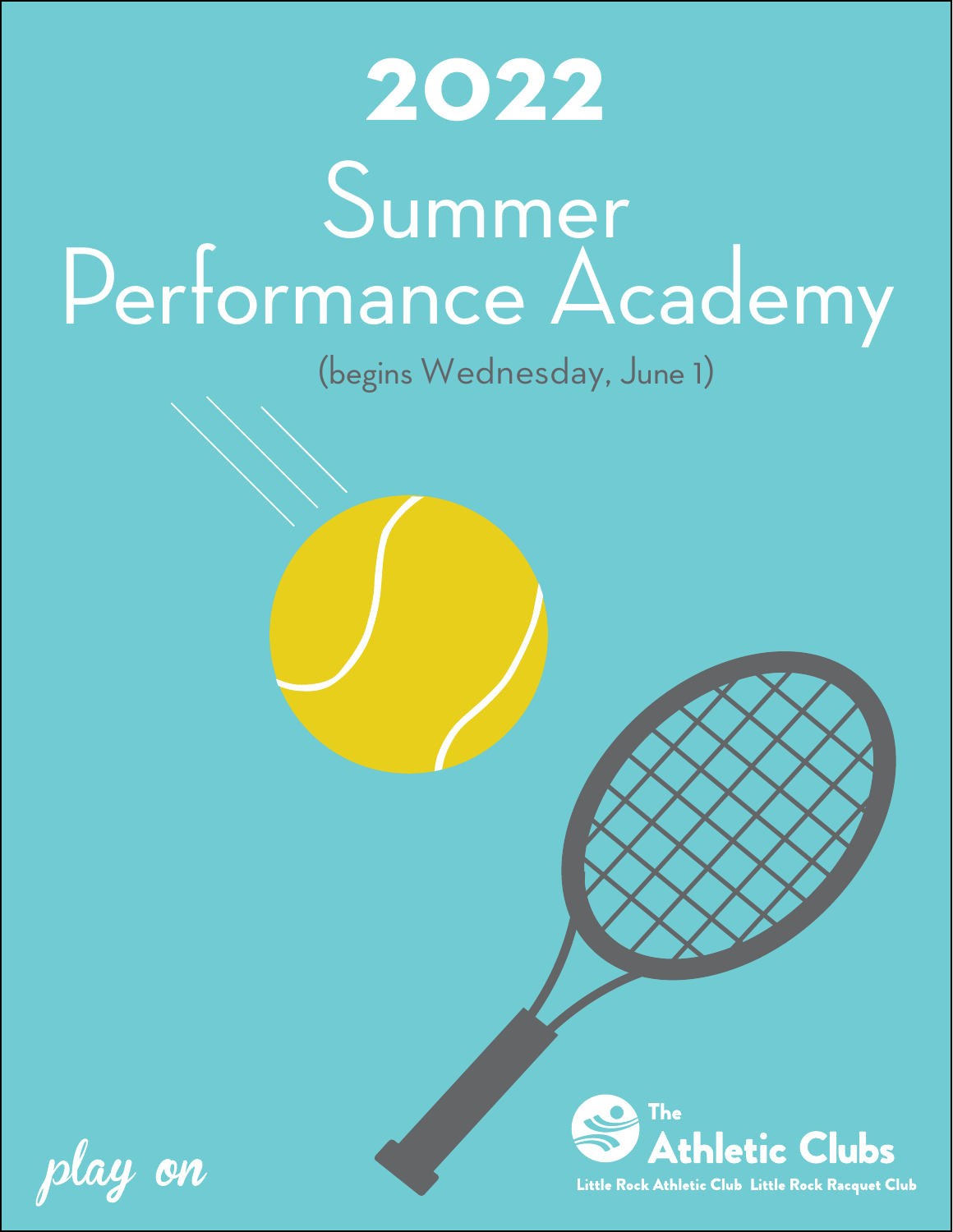In order to simplify the scheduling and spread out as much as possible, all\* Performance groups will be held at the Little Rock Racquet Club this summer. \*Thursday evening Green Ball will be held at LRAC

| <b>GROUP OPTIONS</b>                                                                                                                         | <b>GROUP MONTHLY FEES*</b>                                                                                       |  |  |
|----------------------------------------------------------------------------------------------------------------------------------------------|------------------------------------------------------------------------------------------------------------------|--|--|
| <b>ORANGE BALL PERFORMANCE</b>                                                                                                               |                                                                                                                  |  |  |
| Monday, Wednesday and Thursday<br>8:30 - 10:00 am<br>Sunday<br>1:00 - 2:30 pm                                                                | 1 group per week - \$141<br>2 groups per week - \$259<br>3 groups per week - \$279<br>4 groups per week - \$298  |  |  |
| <b>GREEN BALL PERFORMANCE</b>                                                                                                                |                                                                                                                  |  |  |
| Monday, Tuesday, Thursday<br>8:30 - 10:30 am<br>Wednesday<br>3:00 - 5:00 pm<br>Thursday (LRAC)<br>4:00 - 6:00 pm<br>Sunday<br>1:00 - 3:00 pm | 1 group per week - \$188<br>2 groups per week - \$345<br>3 groups per week - \$372<br>4+ groups per week - \$401 |  |  |
| <b>YELLOW BALL PERFORMANCE</b>                                                                                                               |                                                                                                                  |  |  |
| Monday - Friday<br>10:30 am - 12:30 pm<br>Tuesday<br>3:00 - 5:00 pm<br>Thursday<br>3:00 - 5:00 pm                                            | Part time (2 days) - \$345<br>Full time (4+ days) - \$401                                                        |  |  |

\*Our monthly fees are based on four weeks in a month. There is no extra charge for extra days in any given month. If a student is unable to attend one of their regular practices, he/she is welcome to make it up on one of his/her off days but must confirm with a coach that space is available. Refunds for missed practices will not be given.

### **Indicate which days your student will attend:**

**ORANGE BALL PERFORMANCE GREEN BALL PERFORMANCE YELLOW BALL PERFORMANCE** 

- \_\_M \_\_W \_\_Th \_\_Su
- $-M$   $Tu$   $W$   $Th_{(am)}$   $Th_{(pm)}$   $Su$
- $-M$   $\prod$ U(am)  $\prod$ U(pm)  $\prod$   $W$   $\prod$   $\prod$   $h$ (am)
- $_$ Th\_{(pm)} F

**Please contact Leslye Gibbens at 501-960-1263 or Will Campbell at 501-551-0997 with questions.**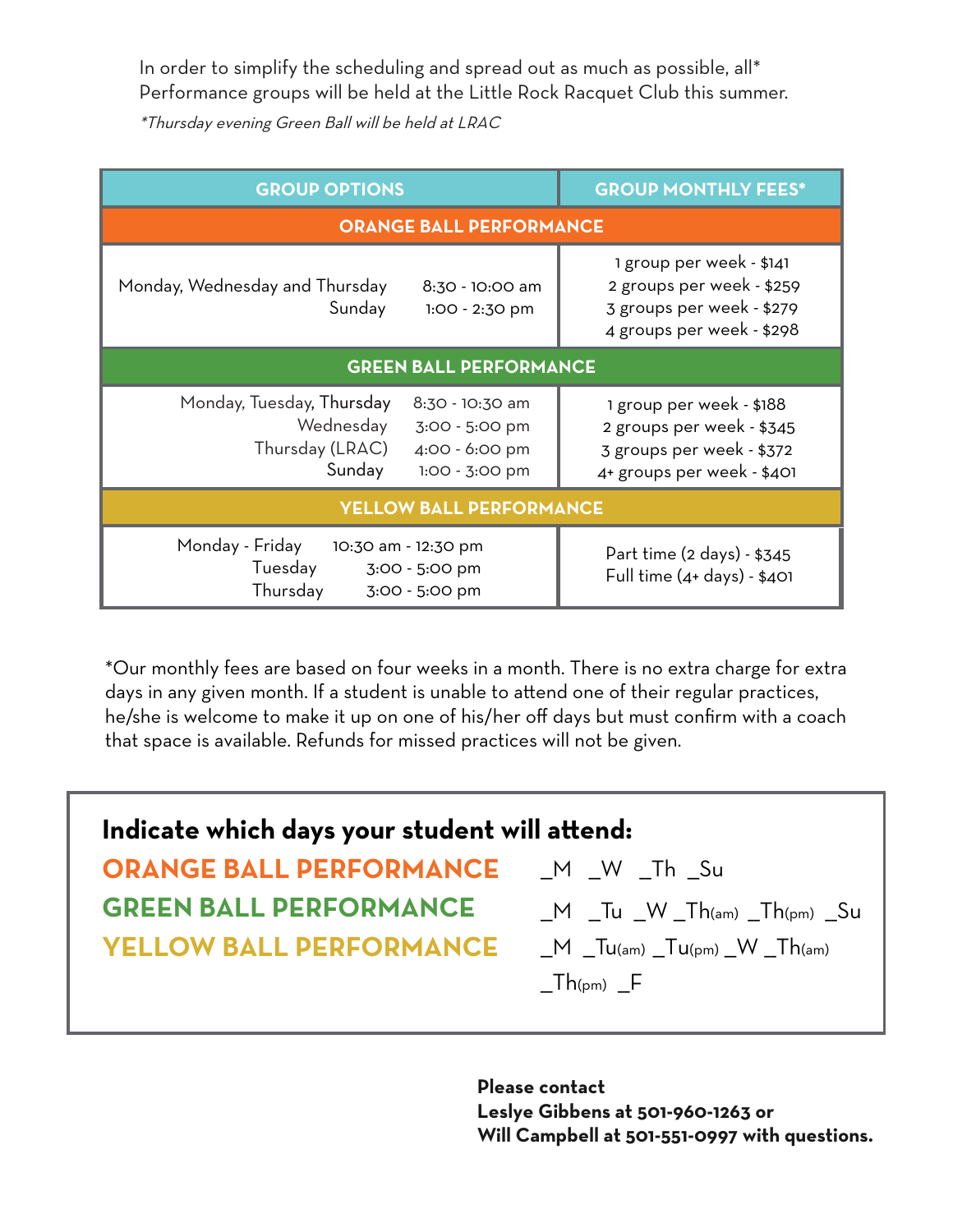## **CONTACT INFORMATION**

| Child is an: ______ LRAC Member ______ LRRC Member _____ NLRAC Member _____ Non-member                                                                             |                                                                       |
|--------------------------------------------------------------------------------------------------------------------------------------------------------------------|-----------------------------------------------------------------------|
|                                                                                                                                                                    |                                                                       |
|                                                                                                                                                                    |                                                                       |
|                                                                                                                                                                    |                                                                       |
|                                                                                                                                                                    |                                                                       |
|                                                                                                                                                                    |                                                                       |
| Person Responsible for Payment: __ Mother __ Father __ Other                                                                                                       |                                                                       |
|                                                                                                                                                                    |                                                                       |
|                                                                                                                                                                    |                                                                       |
|                                                                                                                                                                    |                                                                       |
|                                                                                                                                                                    |                                                                       |
|                                                                                                                                                                    |                                                                       |
| Allergies, medications, special conditions including but not limited to asthma, diabetes, sun sensitivity, seizures or fainting spells (please provide specifics): |                                                                       |
|                                                                                                                                                                    |                                                                       |
| Method of Payment (Indicate your choice by completing the appropriate information below):                                                                          |                                                                       |
| For security reasons, your payment information will be encrypted by our computer software and this information will be shredded.                                   |                                                                       |
| LRAC/LRRC/NLRAC/DAC Club Account Option (for members only/account must be current)                                                                                 |                                                                       |
|                                                                                                                                                                    |                                                                       |
| Bank Draft Option (attach a voided check or complete the following)                                                                                                |                                                                       |
|                                                                                                                                                                    |                                                                       |
|                                                                                                                                                                    |                                                                       |
| Credit/Debit Card Option (Visa, MasterCard, Discover, American Express)                                                                                            |                                                                       |
|                                                                                                                                                                    |                                                                       |
|                                                                                                                                                                    | Expiration Date: _____________________CCV Number: __________          |
|                                                                                                                                                                    | <b>NOW SIGN THE WAIVER</b>                                            |
|                                                                                                                                                                    |                                                                       |
|                                                                                                                                                                    | ON THE BACK $\overline{\phantom{iiiiiiiiiiiiiijjiijjjjjjjjjjjjjjjj}}$ |